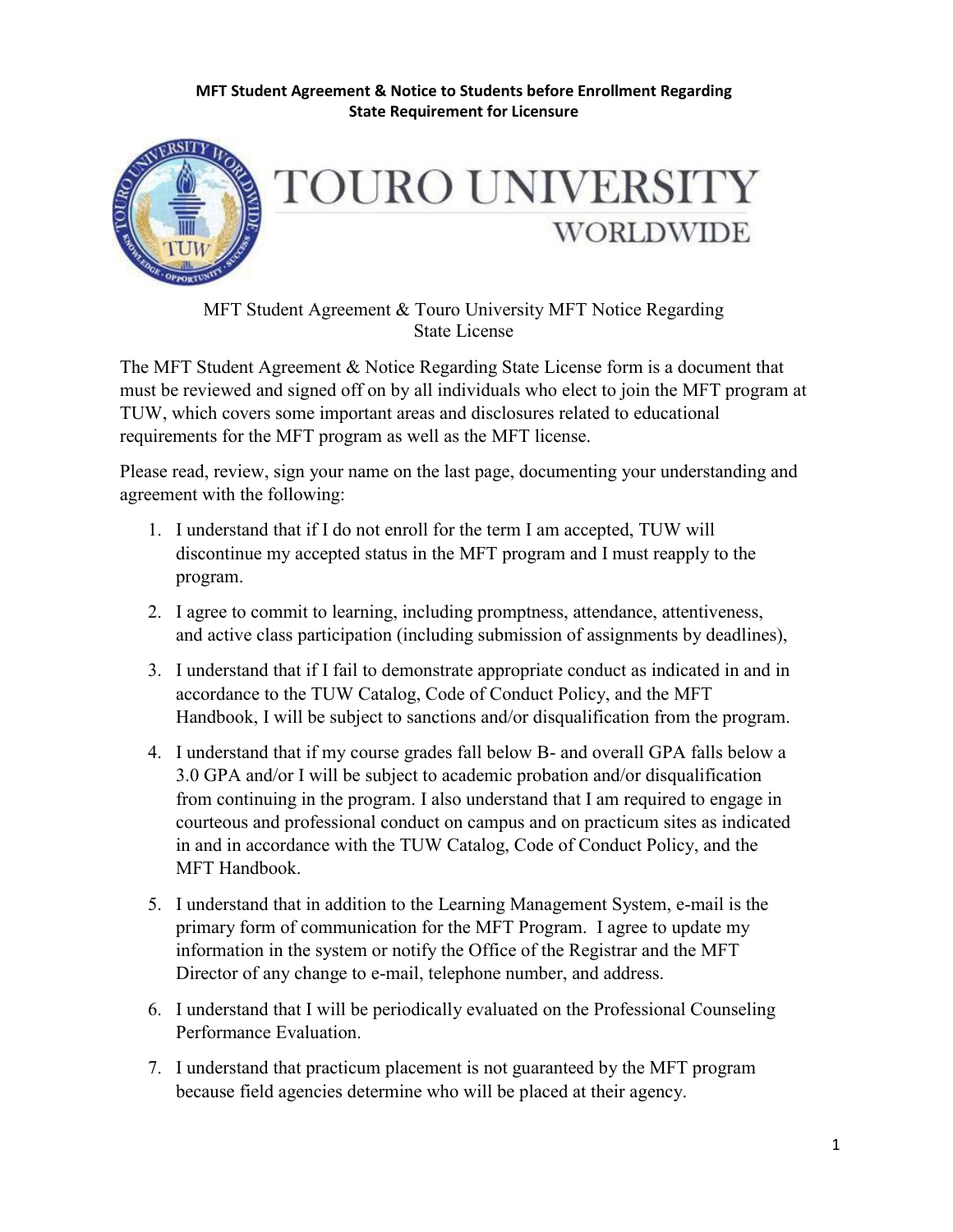- 8. I understand it is my sole responsibility to know and understand the licensure requirements for my intended state or location of licensure including course requirements and practicum requirements.
- 9. I understand that student code of conduct violation (in Course activities and/or practicum) will be considered in the decision to allow me to continue in the MFT program, which may include sanctions, intervention, and/or disqualification from the program.
- 10. I understand that The MFT program at Touro University Worldwide is accredited by,(1) The WASC Senior College and university Commission (WSCUC), (2) The California Board of Behavioral Sciences, (BBS), and (3) The Commission on Accreditation for Marriage and Family Therapy, (COAMFTE).
- **11.** I understand that Touro University Worldwide has determined that the MFT program (MFT Track) meets the educational requirements for state licensure in MFT under the standard degree plan in the following locations: **Alabama, Alaska, Arizona, Arkansas, California, Georgia, Hawaii, Idaho, Illinois, Iowa, Kansas, Kentucky, Louisiana, Maine, Maryland, Massachusetts, Michigan, Minnesota, Mississippi, Missouri, Montana, Nebraska, Nevada, New Hampshire, New York, North Carolina, North Dakota, Ohio, Oklahoma, Oregon, Pennsylvania, Rhode Island, South Dakota, Tennessee, Utah, Vermont, Virginia, Washington, West Virginia, Wisconsin, Wyoming.**
- 12. I understand that Touro University Worldwide has determined that the MFT program (MFT Track) meets the educational requirements for state licensure in MFT, with one or more additional courses beyond the standard degree plan in the following locations: **Colorado, Connecticut, Delaware, Florida, Indiana, New Jersey, New Mexico, South Carolina, Texas, Washington D.C**.
- **13.** I understand that Touro University Worldwide has determined that the MFT program (MFT Track) **does not** meet the educational requirements for state licensure in MFT in the following states: **N/A.**
- 14. I understand that students who are applying for licensure are required to designate the state they plan to pursue their license in upon admission.
- 15. I understand that students accept the risk of their program not aligning with the educational program requirements if the student decides to change from the state originally identified upon admission.
- 16. I understand that it is recommended that students confirm licensure requirements for MFT with the licensure board in their area to ensure the coursework and practicum is accepted by their local licensing board.
- 17. I understand that it is recommended that students confirm licensure requirements for MFT with the licensure board in their area to ensure the coursework and practicum is accepted by their local licensing board.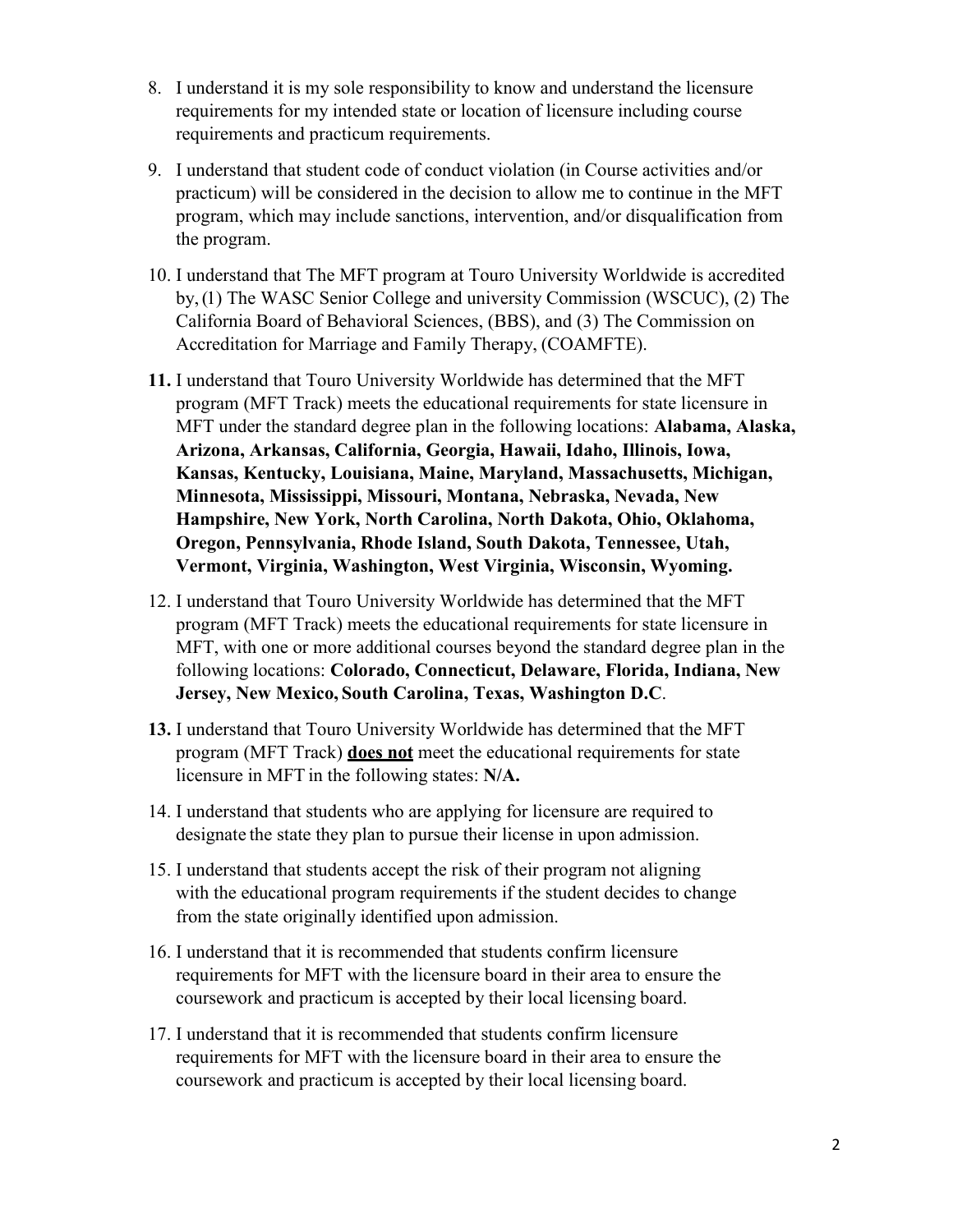- 18. I understand that the MFT team is here to support students with this process and help guide students, but that it is ultimately the responsibility of the student to ensure educational and clinical requirements for licensure.
- 19. I understand that educational requirements for the MFT license may change at times, resulting in the possibility of additional courses or practicum requirements that may be needed either before or after graduation.
- 20. I understand that as a student at TUW, I have the option to add on the Licensed Professional Clinical Counselor (LPCC) Track. I understand that this is for students who may plan to pursue the LPCC License in California, in addition to the MFT License.
- 21. I understand that Touro University Worldwide has not determined if the MFT program (LPCC Track) meets the educational requirements for any other states.
- 22. I understand that the non-clinical track is for students not interested in pursuing licensure as an MFT. Students who complete the non-clinical track, may decide to pursue a career where they work with and/or on behalf of individuals, couples, and families in a way that does not require a clinical license.
- 23. I understand that if I elect to switch from the clinical track to the non-clinical track, TUW will not be able to sign off on any practicum hours towards a specific state's licensure requirements NOR can a student return at a later time to complete the practicum component by itself.
- 24. I understand that TUW, the MFT program, and the practicum site may require a Background checks and the results could negatively impact my ability to complete a practicum.
- 25. I understand that Practicum is a live class that requires weekly attendance, weekly Supervision at their approved site, and weekly supervision by their TUW supervisor.
- 26. I understand that for each semester of my Clinical Practicum, I must have **a 46-minute Video/Audio** recorded case from my placement site to use for my TUW Zoom Conference.
- 27. I understand that the **Video/Audio** recorded Case Assignment Presentation will represent my progressive development as an MFT intern, which will demonstrate varying Marriage and Family Therapy models across semesters.
- 28. I understand that if my selected placement site does not allow video/audio recordings, that it will be my responsibility to seek and obtain additional sites that will meet my program requirements to have a video/audio recorded case for my Case Presentation Assignments for the duration of my clinical Practicum internship.
- 29. I understand that when enrolled in Practicum, each student is required to obtain student level liability insurance.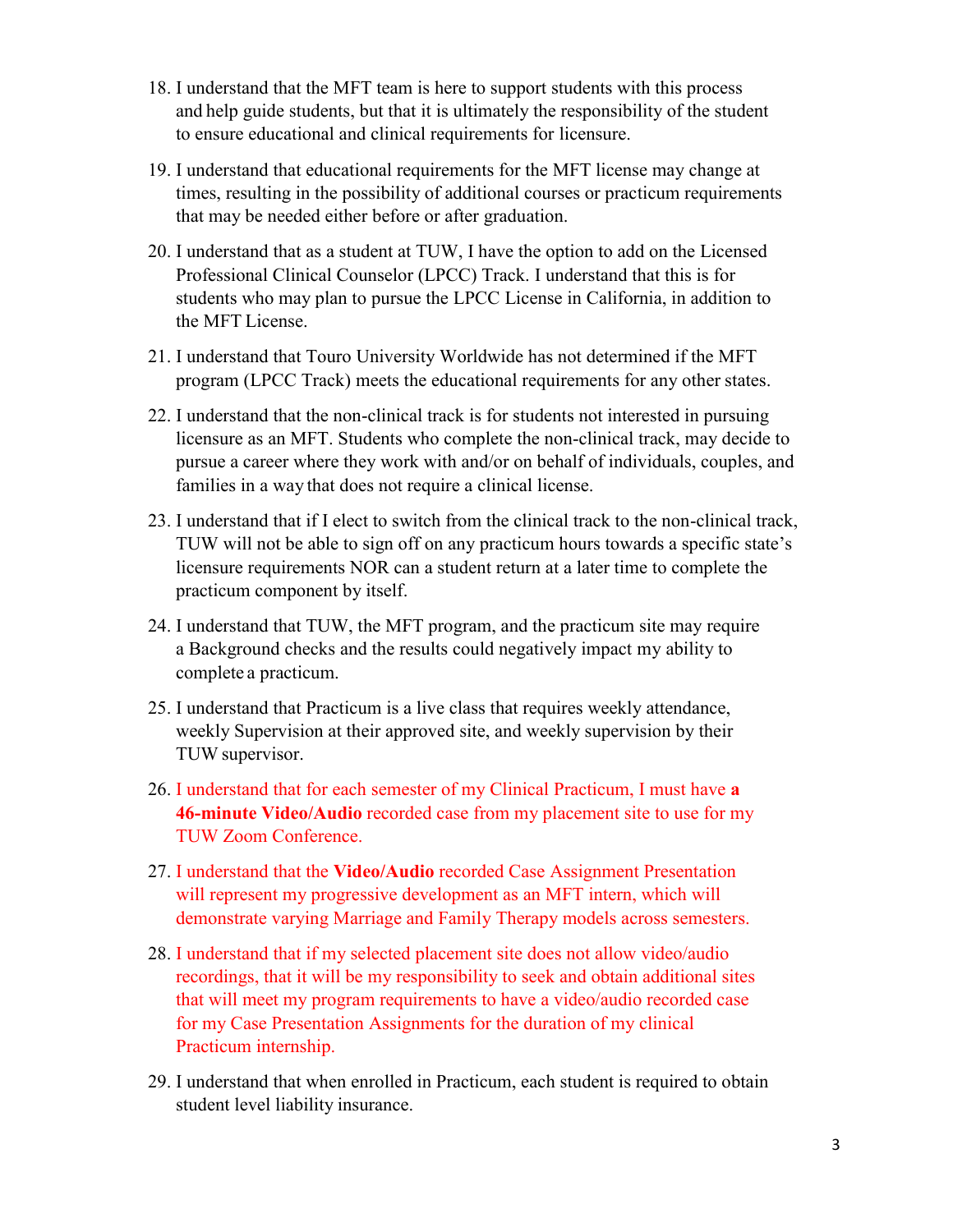|            |       | Date:                        |
|------------|-------|------------------------------|
|            |       | $\text{Date:}$               |
|            |       |                              |
|            | State | $\mathsf{Zip}\_$             |
| Cell Phone |       |                              |
|            |       | Date: $\qquad \qquad \qquad$ |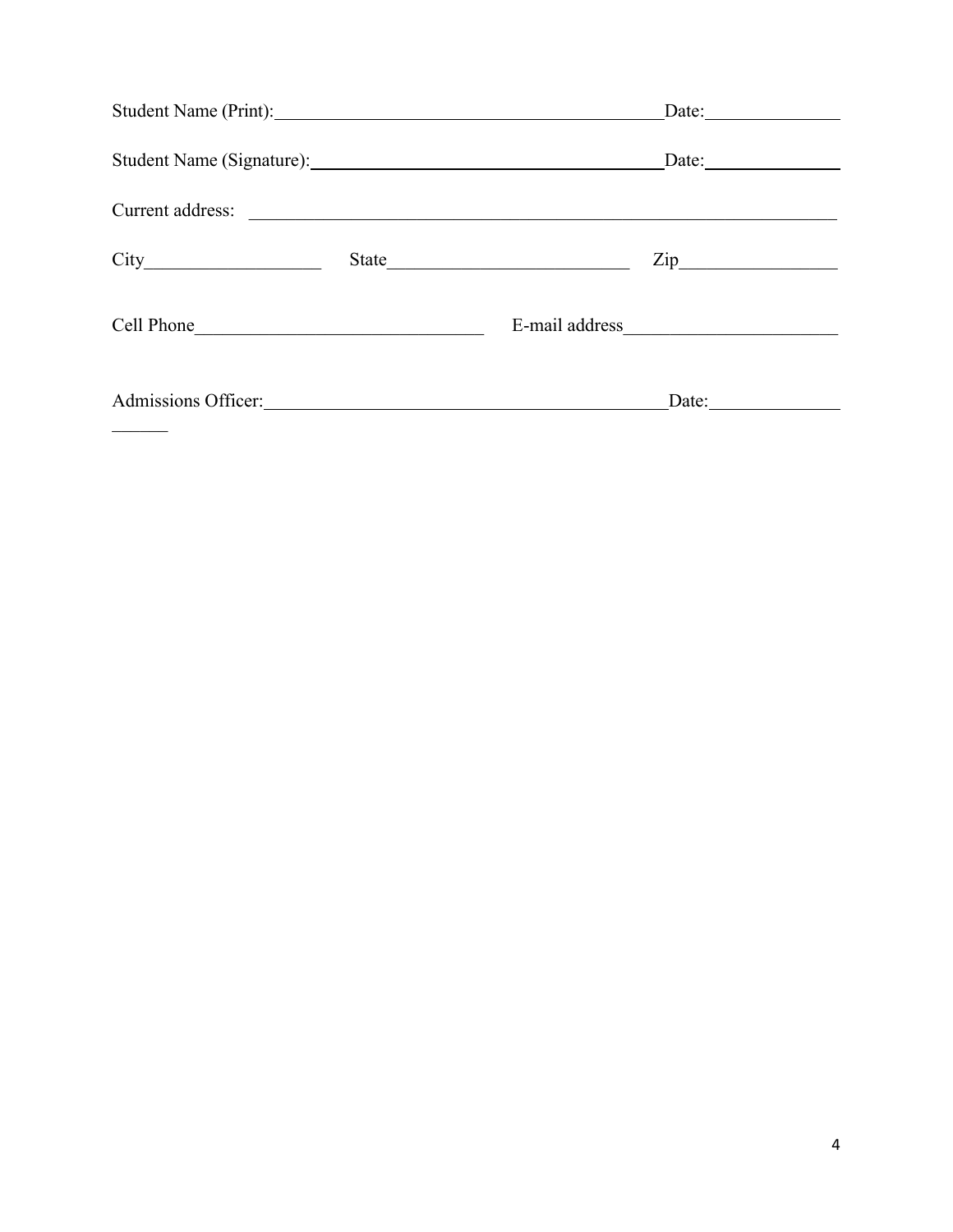## **List of States Meeting Educational Requirement for MFT Licensure**

| <b>State</b>       | <b>Licensing Board</b>                                                                       | <b>Meets Licensure</b><br><b>Requirements</b>                                                     | <b>Status</b>                                                                        | <b>Additional</b><br><b>Requirements to Meet</b><br><b>Educational Licensure</b><br><b>Requirements</b>                                               |
|--------------------|----------------------------------------------------------------------------------------------|---------------------------------------------------------------------------------------------------|--------------------------------------------------------------------------------------|-------------------------------------------------------------------------------------------------------------------------------------------------------|
| <b>ALABAMA</b>     | Alabama Board of<br><b>Examiners in Marriage</b><br>and Family Therapy                       | Meets                                                                                             | Aligned with COAMFTE<br><b>Standards</b>                                             | Use standard degree<br>plan                                                                                                                           |
| <b>ALASKA</b>      | <b>Alaska Board of Marital</b><br>and Family Therapy                                         | Meets                                                                                             | Aligned with COAMFTE<br><b>Standards</b>                                             | Use standard degree<br>plan                                                                                                                           |
| <b>ARIZONA</b>     | Arizona Board of<br><b>Behavioral Health</b><br><b>Examiners</b>                             | Meets                                                                                             | Aligned with COAMFTE<br><b>Standards</b>                                             | Use standard degree<br>plan                                                                                                                           |
| <b>ARKANSAS</b>    | <b>Arkansas Board of</b><br><b>Examiners in Counseling</b>                                   | Meets                                                                                             | Aligned with COAMFTE<br><b>Standards</b>                                             | Use standard degree<br>plan                                                                                                                           |
| CALIFORNIA         | California Board of<br><b>Behavioral Sciences</b>                                            | Meets                                                                                             | Aligned with COAMFTE<br><b>Standards</b>                                             | Use standard degree<br>plan                                                                                                                           |
| <b>COLORADO</b>    | <b>Colorado State Board of</b><br><b>Marriage and Family</b><br><b>Therapist Examiners</b>   | Meets With<br>Additional<br>Course/Courses;<br>please see<br>additional<br>requirements<br>column | Aligned with COAMFTE<br>Standards but requires<br>one or more additional<br>courses. | <b>Spousal/Partner Abuse</b><br>Detection &<br><b>Intervention Course</b><br>(MFT 698) added on<br>degree plan                                        |
| <b>CONNECTICUT</b> | <b>Connecticut Marital and</b><br><b>Family Therapy</b><br>Licensure                         | Meets With<br>Additional<br>Course/Courses;<br>please see<br>additional<br>requirements<br>column | Aligned with COAMFTE<br>Standards but requires<br>one or more additional<br>courses. | <b>Counseling Theory (MFT</b><br>650) added on degree<br>plan                                                                                         |
| DELAWARE           | Delaware Board of<br><b>Mental Health and</b><br><b>Chemical Dependency</b><br>Professionals | Meets With<br>Additional<br>Course/Courses;<br>please see<br>additional<br>requirements<br>column | Aligned with COAMFTE<br>Standards but requires<br>one or more additional<br>courses. | <b>Counseling Theory (MFT</b><br>650) - Advanced<br><b>Counseling Theories &amp;</b><br><b>Techniques Course (MFT</b><br>651) added on degree<br>plan |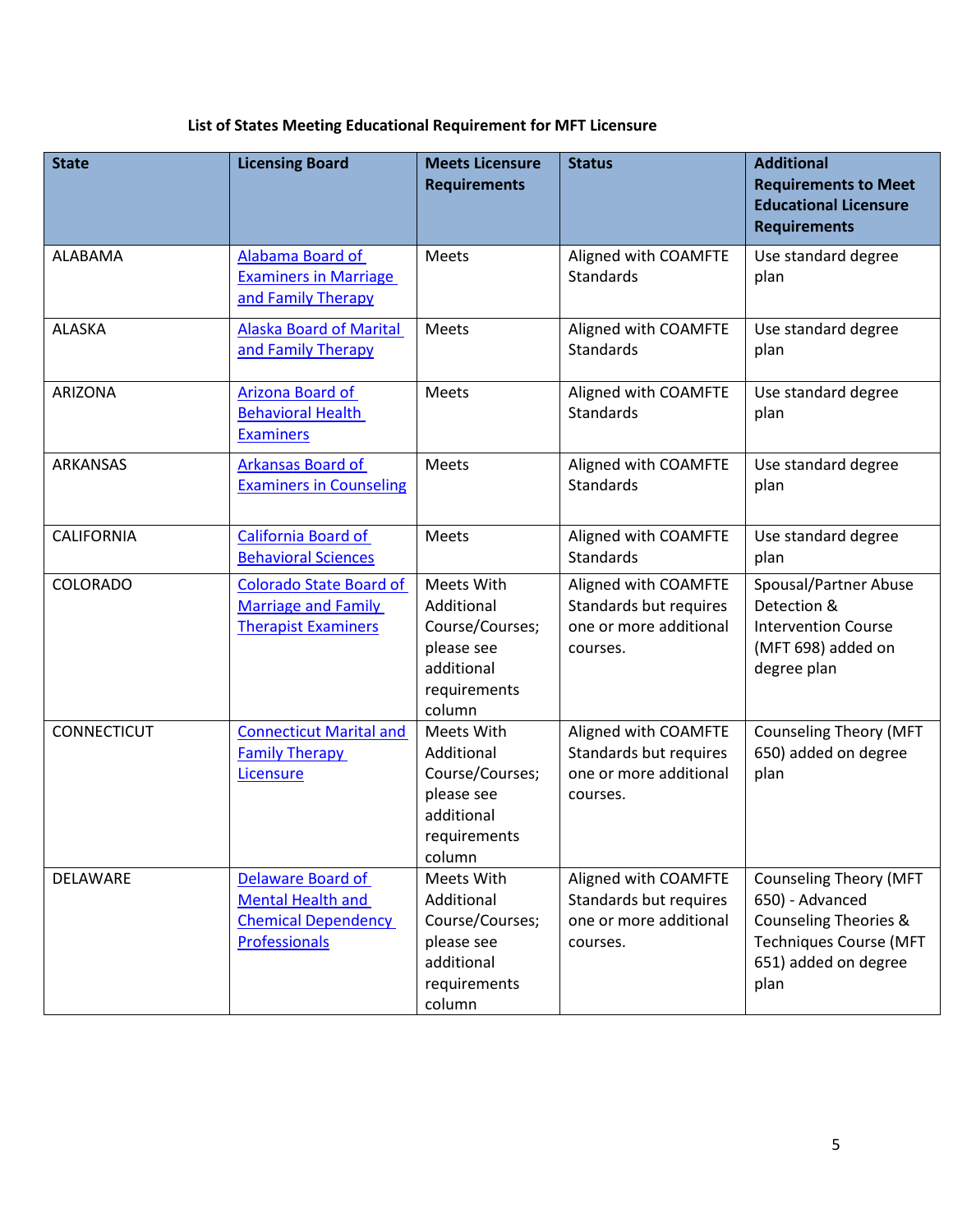| <b>FLORIDA</b><br><b>GEORGIA</b> | <b>Florida Board of Clinical</b><br>Social Work, Marriage &<br><b>Family Therapy and</b><br><b>Mental Health</b><br><b>Counseling</b><br>Georgia Composite<br><b>Board of Professional</b><br><b>Counselors, Social</b> | Meets With<br>Additional<br>Course/Courses;<br>please see<br>additional<br>requirements<br>column<br>Meets | Aligned with COAMFTE<br>Standards but requires<br>one or more additional<br>courses.<br>Aligned with COAMFTE<br><b>Standards</b> | <b>Counseling Theory (MFT</b><br>650) added on degree<br>plan<br>Use standard degree<br>plan     |
|----------------------------------|-------------------------------------------------------------------------------------------------------------------------------------------------------------------------------------------------------------------------|------------------------------------------------------------------------------------------------------------|----------------------------------------------------------------------------------------------------------------------------------|--------------------------------------------------------------------------------------------------|
| <b>HAWAII</b>                    | Work, and MFT<br><b>Hawaii Professional and</b><br><b>Vocational Licensing</b><br><b>Division</b>                                                                                                                       | Meets                                                                                                      | Aligned with COAMFTE<br><b>Standards</b>                                                                                         | Hawaii - Counseling<br>Theory (MFT 650) -<br><b>Advanced Counseling</b><br>Theories & Techniques |
| <b>IDAHO</b>                     | <b>Idaho Board of</b><br><b>Professional Counselors</b><br>and Marriage and                                                                                                                                             | Meets                                                                                                      | Aligned with COAMFTE<br><b>Standards</b>                                                                                         | <b>Course (MFT 651) 78</b><br>semester credits on<br>degree plan<br>Use standard degree<br>plan  |
| <b>ILLINOIS</b>                  | <b>Family Therapists</b><br><b>Illinois Marriage and</b><br><b>Family Therapist</b><br><b>Licensing and</b><br><b>Disciplinary Board</b>                                                                                | Meets                                                                                                      | Aligned with COAMFTE<br><b>Standards</b>                                                                                         | Use standard degree<br>plan                                                                      |
| <b>INDIANA</b>                   | Indiana Social Worker,<br><b>Marriage and Family</b><br><b>Therapist and Mental</b><br><b>Health</b>                                                                                                                    | Meets With<br>Additional<br>Course/Courses;<br>please see<br>additional<br>requirements<br>column          | Aligned with COAMFTE<br>Standards but requires<br>one or more additional<br>courses.                                             | <b>Advanced Counseling</b><br>Theories & Techniques<br>Course (MFT 651) added<br>on degree plan  |
| <b>IOWA</b>                      | <b>Iowa Board of</b><br><b>Behavioral Science</b><br><b>Examiners</b>                                                                                                                                                   | Meets                                                                                                      | Aligned with COAMFTE<br><b>Standards</b>                                                                                         | Use standard degree<br>plan                                                                      |
| <b>KANSAS</b>                    | <b>Kansas Behavioral</b><br><b>Sciences Regulatory</b><br><b>Board</b>                                                                                                                                                  | Meets                                                                                                      | Aligned with COAMFTE<br><b>Standards</b>                                                                                         | Use standard degree<br>plan                                                                      |
| <b>KENTUCKY</b>                  | <b>Kentucky Board of</b><br><b>Licensure of Marriage</b><br>and Family Therapists                                                                                                                                       | Meets                                                                                                      | Aligned with COAMFTE<br>Standards                                                                                                | Use standard degree<br>plan                                                                      |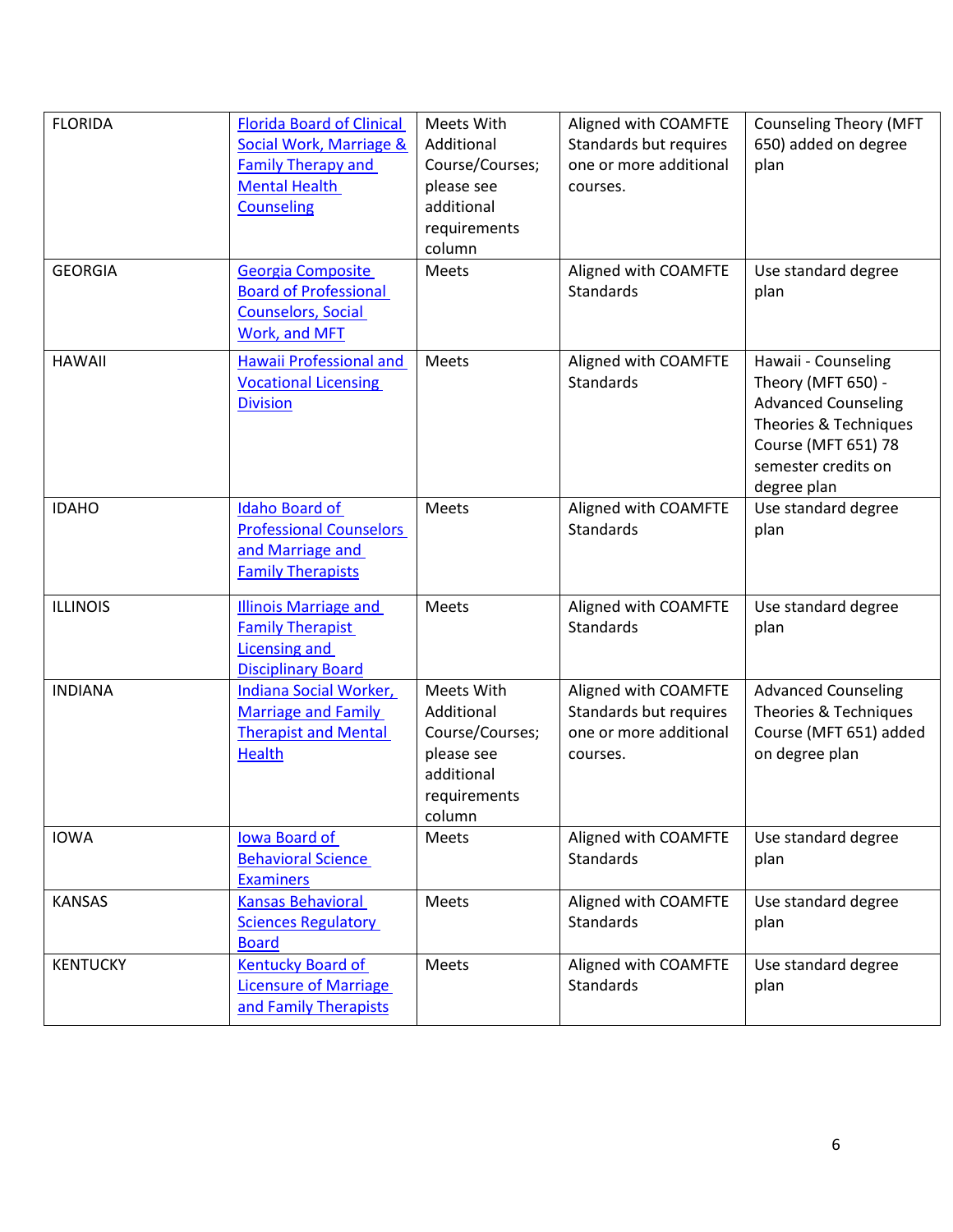| LOUISIANA            | Louisiana Licensed<br><b>Marriage and Family</b><br><b>Therapist and Marriage</b><br>and Family Therapy<br><b>Associate</b> | Meets | Aligned with COAMFTE<br><b>Standards</b> | Use standard degree<br>plan |
|----------------------|-----------------------------------------------------------------------------------------------------------------------------|-------|------------------------------------------|-----------------------------|
| <b>MAINE</b>         | Maine Board of<br><b>Counseling</b><br><b>Professionals Licensure</b>                                                       | Meets | Aligned with COAMFTE<br><b>Standards</b> | Use standard degree<br>plan |
| MARYLAND             | <b>Maryland Licensed</b><br><b>Marriage and Family</b><br><b>Therapist</b>                                                  | Meets | Aligned with COAMFTE<br>Standards        | Use standard degree<br>plan |
| <b>MASSACHUSETTS</b> | <b>Massachusetts License</b><br>d Marriage and Family<br><b>Therapist and Marriage</b><br>and Family Therapy<br>Intern      | Meets | Aligned with COAMFTE<br><b>Standards</b> | Use standard degree<br>plan |
| <b>MICHIGAN</b>      | Michigan Board of<br>Marriage and Family<br>Therapy                                                                         | Meets | Aligned with COAMFTE<br><b>Standards</b> | Use standard degree<br>plan |
| <b>MINNESOTA</b>     | Minnesota Board of<br><b>Marriage and Family</b><br>Therapy                                                                 | Meets | Aligned with COAMFTE<br><b>Standards</b> | Use standard degree<br>plan |
| <b>MISSISSIPPI</b>   | Mississippi Board of<br><b>Examiners Social</b><br><b>Workers and Marriage</b><br>and Family Therapists                     | Meets | Aligned with COAMFTE<br><b>Standards</b> | Use standard degree<br>plan |
| <b>MISSOURI</b>      | <b>Missouri State</b><br><b>Committee of Marital</b><br>and Family Therapists                                               | Meets | Aligned with COAMFTE<br><b>Standards</b> | Use standard degree<br>plan |
| <b>MONTANA</b>       | Montana Board of<br><b>Behavioral Health</b>                                                                                | Meets | Aligned with COAMFTE<br>Standards        | Use standard degree<br>plan |
| NEBRASKA             | Nebraska Board of<br><b>Mental Health Practice</b>                                                                          | Meets | Aligned with COAMFTE<br>Standards        | Use standard degree<br>plan |
| <b>NEVADA</b>        | Nevada State Board of<br><b>MFT and Clinical Prof</b><br><b>Counselors</b>                                                  | Meets | Aligned with COAMFTE<br><b>Standards</b> | Use standard degree<br>plan |
| <b>NEW HAMPSHIRE</b> | <b>New Hampshire Board</b><br>of Mental Health<br>Practice                                                                  | Meets | Aligned with COAMFTE<br>Standards        | Use standard degree<br>plan |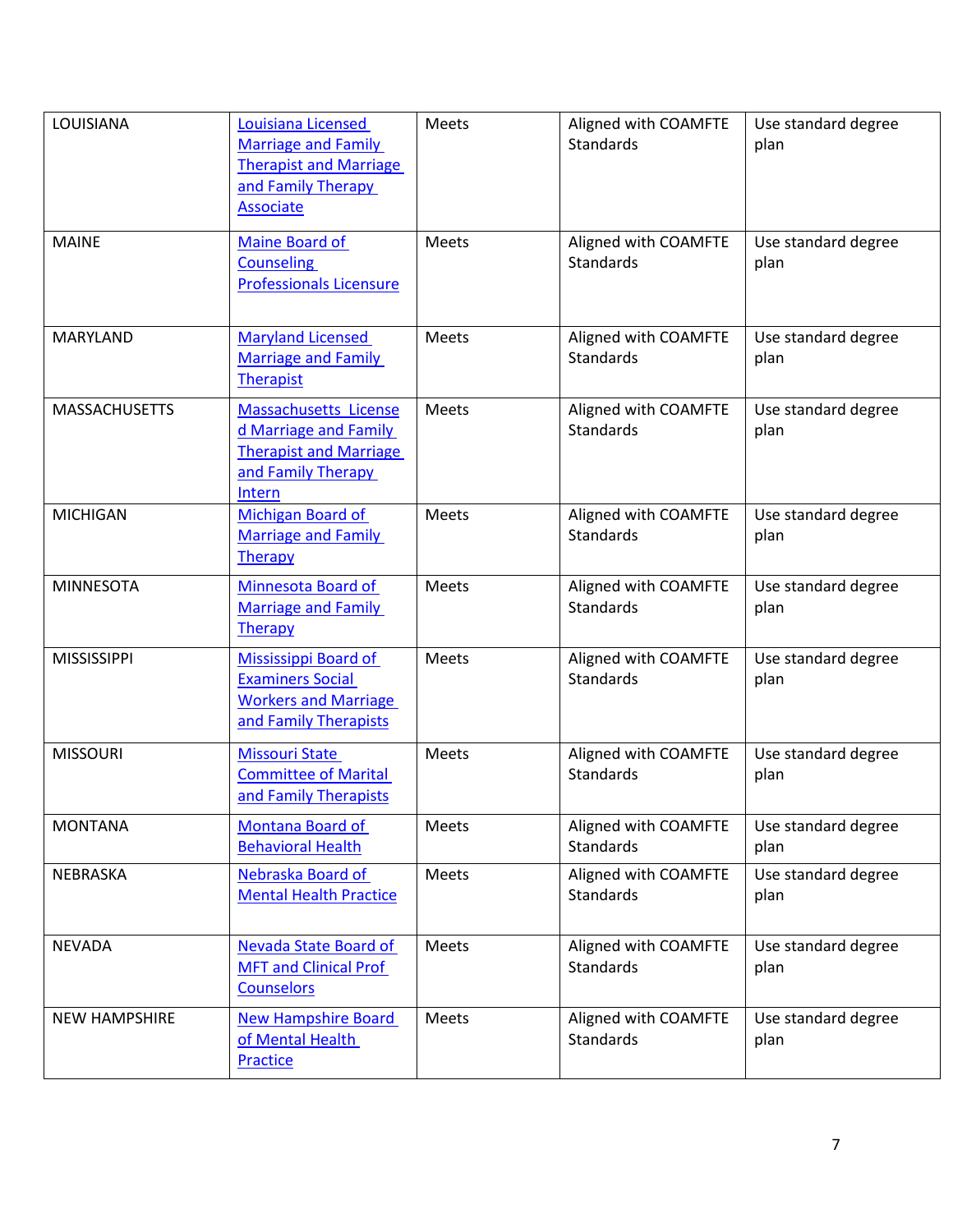| <b>NEW JERSEY</b><br><b>NEW MEXICO</b> | <b>New Jersey State Board</b><br>of Marriage and Family<br><b>Therapy Examiners</b><br><b>New Mexico Counseling</b><br>and Therapy Practice | Meets With<br>Additional<br>Course/Courses;<br>please see<br>additional<br>requirements<br>column<br>Meets With<br>Additional | Aligned with COAMFTE<br>Standards but requires<br>one or more additional<br>courses.<br>Aligned with COAMFTE<br>Standards but requires | <b>Counseling Theory (MFT</b><br>650) added on degree<br>plan<br>Lifestyle and Career<br><b>Development Counseling</b> |
|----------------------------------------|---------------------------------------------------------------------------------------------------------------------------------------------|-------------------------------------------------------------------------------------------------------------------------------|----------------------------------------------------------------------------------------------------------------------------------------|------------------------------------------------------------------------------------------------------------------------|
|                                        | <b>Board</b>                                                                                                                                | Course/Courses;<br>please see<br>additional<br>requirements<br>column                                                         | one or more additional<br>courses.                                                                                                     | (MFT 653) added on<br>degree plan                                                                                      |
| <b>NEW YORK</b>                        | <b>New York State Board</b><br>for Mental Health<br><b>Practitioners</b>                                                                    | Meets                                                                                                                         | Aligned with COAMFTE<br><b>Standards</b>                                                                                               | Use standard degree<br>plan                                                                                            |
| <b>NORTH CAROLINA</b>                  | <b>North Carolina Marriage</b><br>and Family Therapy<br><b>Licensure Board</b>                                                              | Meets                                                                                                                         | Aligned with COAMFTE<br><b>Standards</b>                                                                                               | Use standard degree<br>plan                                                                                            |
| <b>NORTH DAKOTA</b>                    | <b>North Dakota Marriage</b><br>and Family Therapy<br><b>Licensure Board</b>                                                                | Meets                                                                                                                         | Aligned with COAMFTE<br>Standards                                                                                                      | Use standard degree<br>plan                                                                                            |
| OHIO                                   | <b>Ohio Counselor, Social</b><br><b>Worker and Marriage</b><br>and Family Therapist<br><b>Board</b>                                         | Meets                                                                                                                         | Aligned with COAMFTE<br><b>Standards</b>                                                                                               | Use standard degree<br>plan                                                                                            |
| <b>OKLAHOMA</b>                        | <b>Oklahoma State Board</b><br>of Behavioral Health<br>Licensure                                                                            | Meets                                                                                                                         | Aligned with COAMFTE<br><b>Standards</b>                                                                                               | Use standard degree<br>plan                                                                                            |
| OREGON                                 | Oregon Board of<br><b>Licensed Professional</b><br><b>Counselors and</b><br><b>Therapists</b>                                               | Meets                                                                                                                         | Aligned with COAMFTE<br>Standards                                                                                                      | Use standard degree<br>plan                                                                                            |
| PENNSYLVANIA                           | Pennsylvania State<br><b>Board of Social Work</b><br>and MFT                                                                                | Meets                                                                                                                         | Aligned with COAMFTE<br>Standards                                                                                                      | Use standard degree<br>plan                                                                                            |
| RHODE ISLAND                           | <b>Rhode Island Board</b><br><b>Mental Health</b><br><b>Counselors and</b><br><b>Marriage and Family</b><br><b>Therapists</b>               | Meets                                                                                                                         | Aligned with COAMFTE<br>Standards                                                                                                      | Use standard degree<br>plan                                                                                            |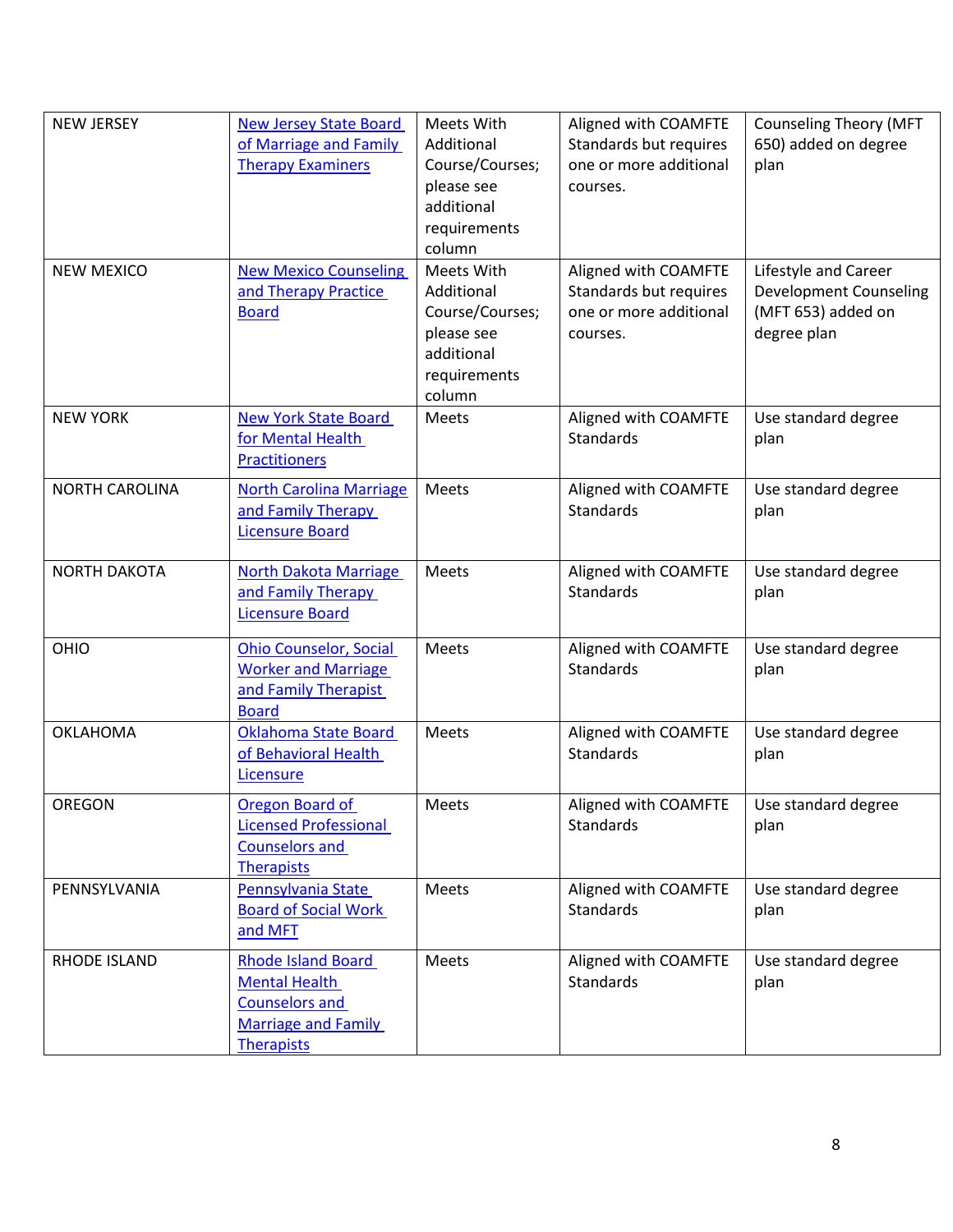| SOUTH CAROLINA<br><b>SOUTH DAKOTA</b> | <b>South Carolina Board</b><br><b>Examiners for Licensure</b><br>of PC, MFT and Psych-<br><b>Educ Sp</b><br><b>South Dakota Board</b><br><b>Examiners for</b><br><b>Counselors and</b><br><b>Marriage and Family</b><br><b>Therapists</b> | Meets With<br>Additional<br>Course/Courses;<br>please see<br>additional<br>requirements<br>column<br>Meets | Aligned with COAMFTE<br>Standards but requires<br>one or more additional<br>courses.<br>Aligned with COAMFTE<br><b>Standards</b> | <b>Counseling Theory</b><br>Course (MFT 650) added<br>on degree plan -<br><b>Advanced Counseling</b><br>Theories & Techniques<br>Course (MFT 651)<br>Use standard degree<br>plan |
|---------------------------------------|-------------------------------------------------------------------------------------------------------------------------------------------------------------------------------------------------------------------------------------------|------------------------------------------------------------------------------------------------------------|----------------------------------------------------------------------------------------------------------------------------------|----------------------------------------------------------------------------------------------------------------------------------------------------------------------------------|
| <b>TENNESSEE</b>                      | <b>Tennessee Board of</b><br><b>Licensed Professional</b><br><b>Counselors, Licensed</b><br><b>Marital and Family</b><br><b>Therapists and Licensed</b><br><b>Pastoral Therapists</b>                                                     | Meets                                                                                                      | Aligned with COAMFTE<br><b>Standards</b>                                                                                         | Use standard degree<br>plan                                                                                                                                                      |
| <b>TEXAS</b>                          | <b>Texas Board of</b><br><b>Examiners of Marriage</b><br>and Family Therapists                                                                                                                                                            | Meets With<br>Additional<br>Course/Courses;<br>please see<br>additional<br>requirements<br>column          | Aligned with COAMFTE<br>Standards but requires<br>one or more additional<br>courses.                                             | <b>Counseling Theory</b><br>Course (MFT 650) added<br>on degree plan                                                                                                             |
| <b>UTAH</b>                           | <b>Utah Marriage and</b><br><b>Family Therapy Board</b>                                                                                                                                                                                   | Meets                                                                                                      | Aligned with COAMFTE<br><b>Standards</b>                                                                                         | Use standard degree<br>plan                                                                                                                                                      |
| <b>VERMONT</b>                        | <b>Vermont Board of Allied</b><br><b>Mental Health</b><br><b>Practitioners</b>                                                                                                                                                            | Meets                                                                                                      | Aligned with COAMFTE<br><b>Standards</b>                                                                                         | Use standard degree<br>plan                                                                                                                                                      |
| <b>VIRGINIA</b>                       | Virginia Board of<br><b>Counseling</b>                                                                                                                                                                                                    | Meets                                                                                                      | Aligned with COAMFTE<br>Standards                                                                                                | Use standard degree<br>plan                                                                                                                                                      |
| <b>WASHINGTON</b>                     | <b>Washington State</b><br><b>Department of Health</b>                                                                                                                                                                                    | Meets                                                                                                      | Aligned with COAMFTE<br><b>Standards</b>                                                                                         | Use standard degree<br>plan                                                                                                                                                      |
| <b>WASHINGTON DC</b>                  | <b>District of Columbia</b><br><b>Board of Marriage and</b><br><b>Family Therapy</b>                                                                                                                                                      | Meets With<br>Additional<br>Course/Courses;<br>please see<br>additional<br>requirements<br>column          | Aligned with COAMFTE<br>Standards but requires<br>one or more additional<br>courses.                                             | <b>Counseling Theory</b><br>Course (MFT 650)<br><b>Advanced Counseling</b><br>Theories & Techniques<br>Course (MFT 651) added<br>on degree plan                                  |
| <b>WEST VIRGINIA</b>                  | <b>West Virginia Board of</b><br><b>Examiners in Counseling</b>                                                                                                                                                                           | Meets                                                                                                      | Aligned with COAMFTE<br><b>Standards</b>                                                                                         | Use standard degree<br>plan                                                                                                                                                      |